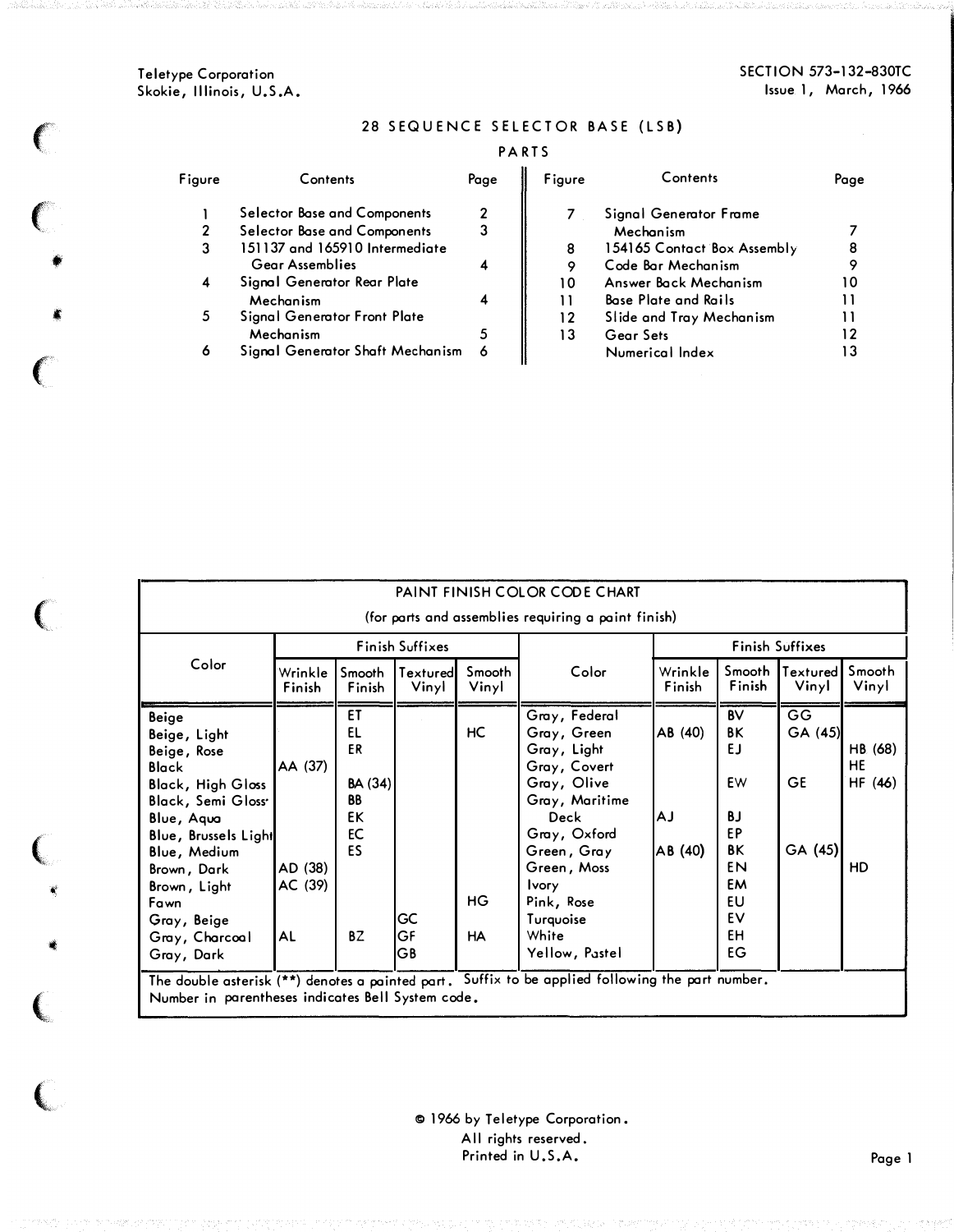SECTION 573-132-830

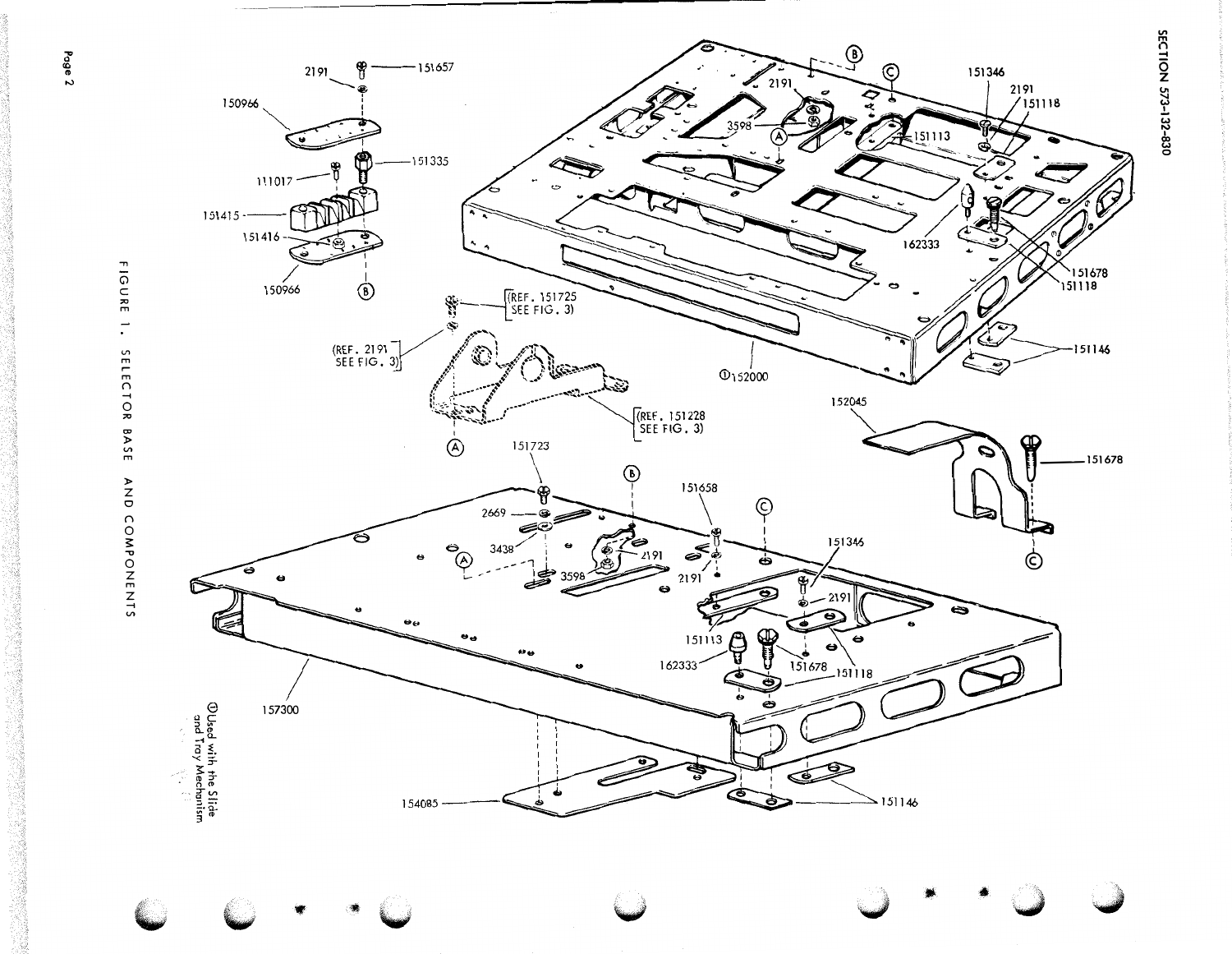

FIGURE 2. SELECTOR BASE AND COMPONENTS

Page 3

ISS 1, SECTION 573-132-830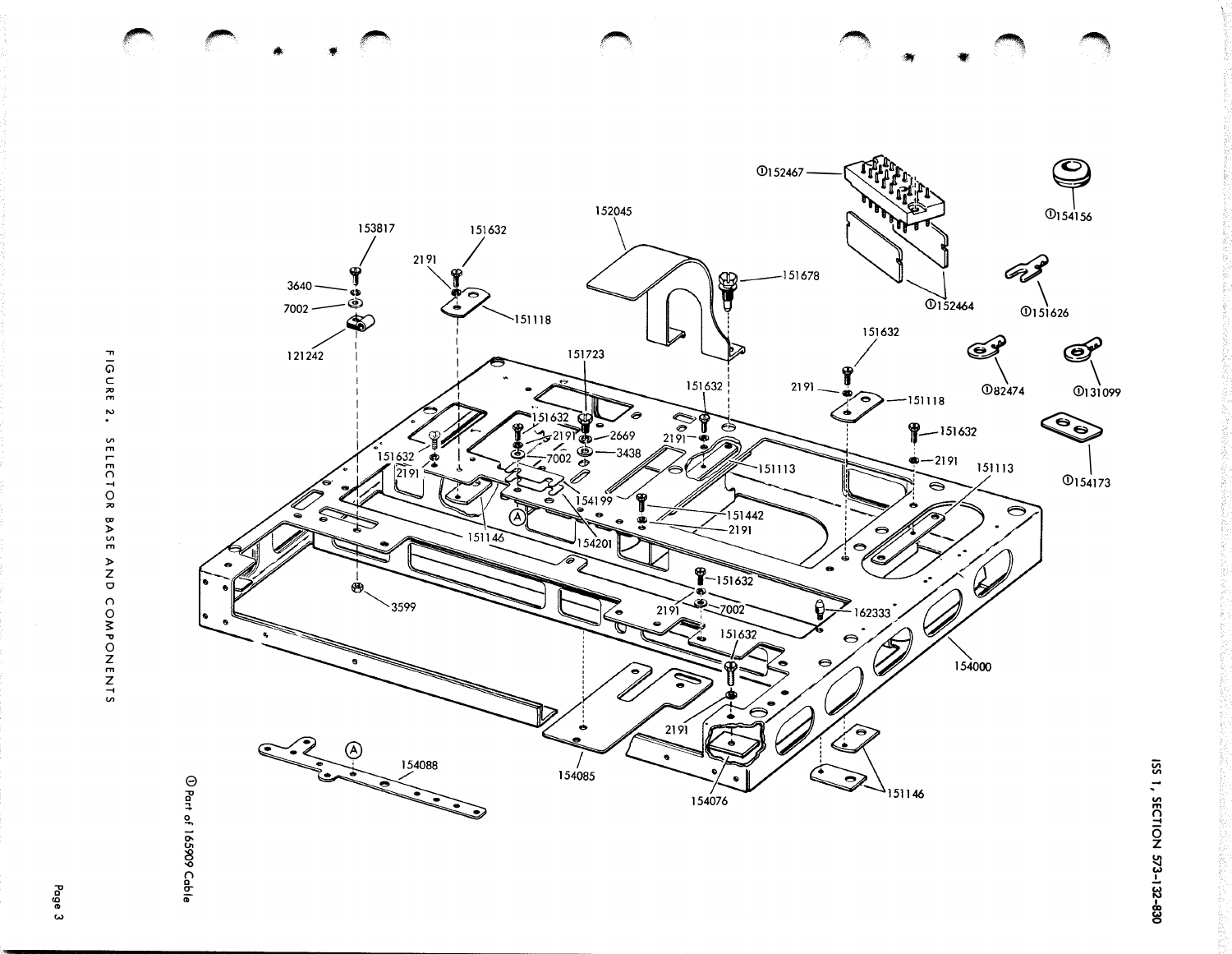



FIGURE 4. SIGNAL GENERATOR REAR PLATE MECHANISM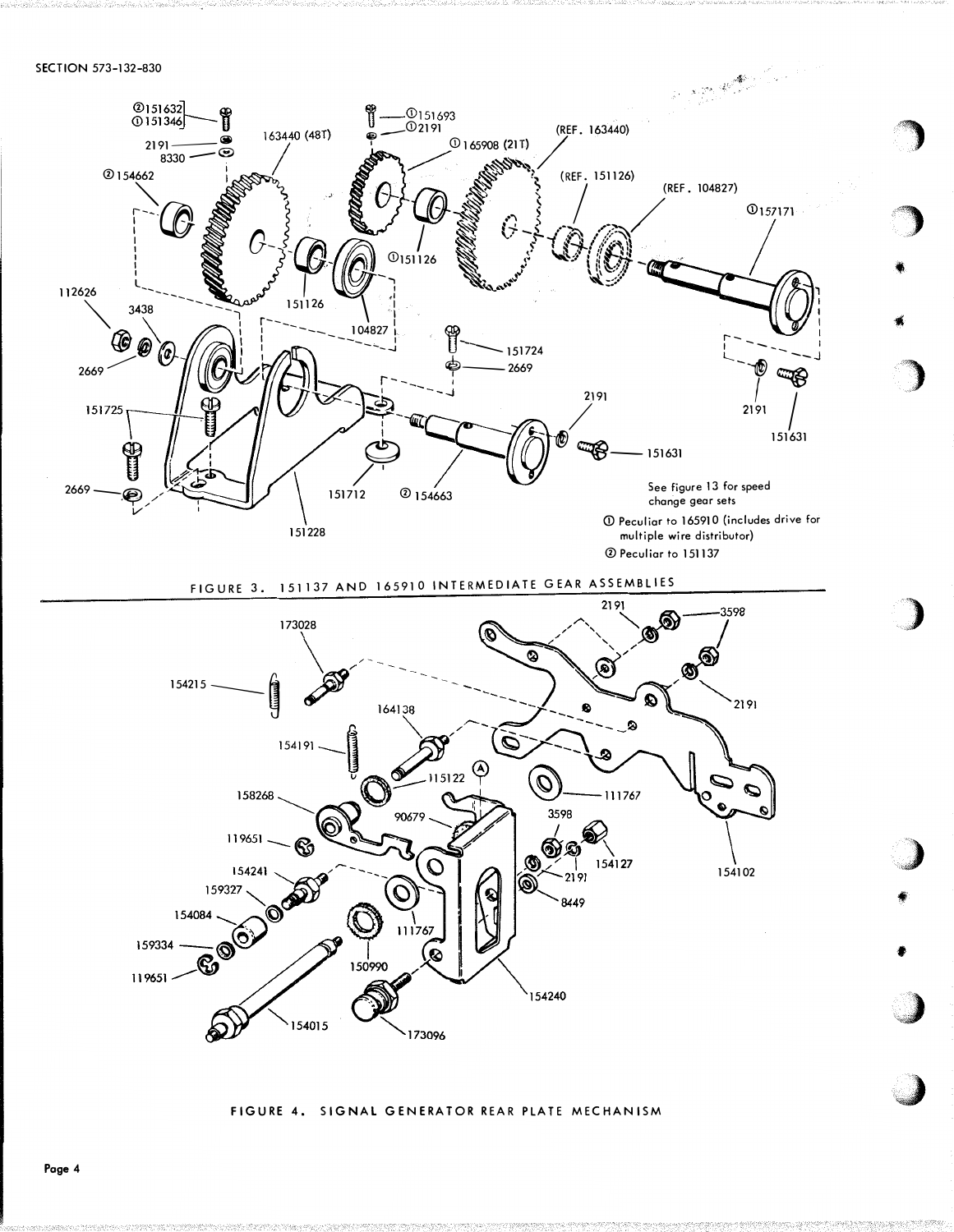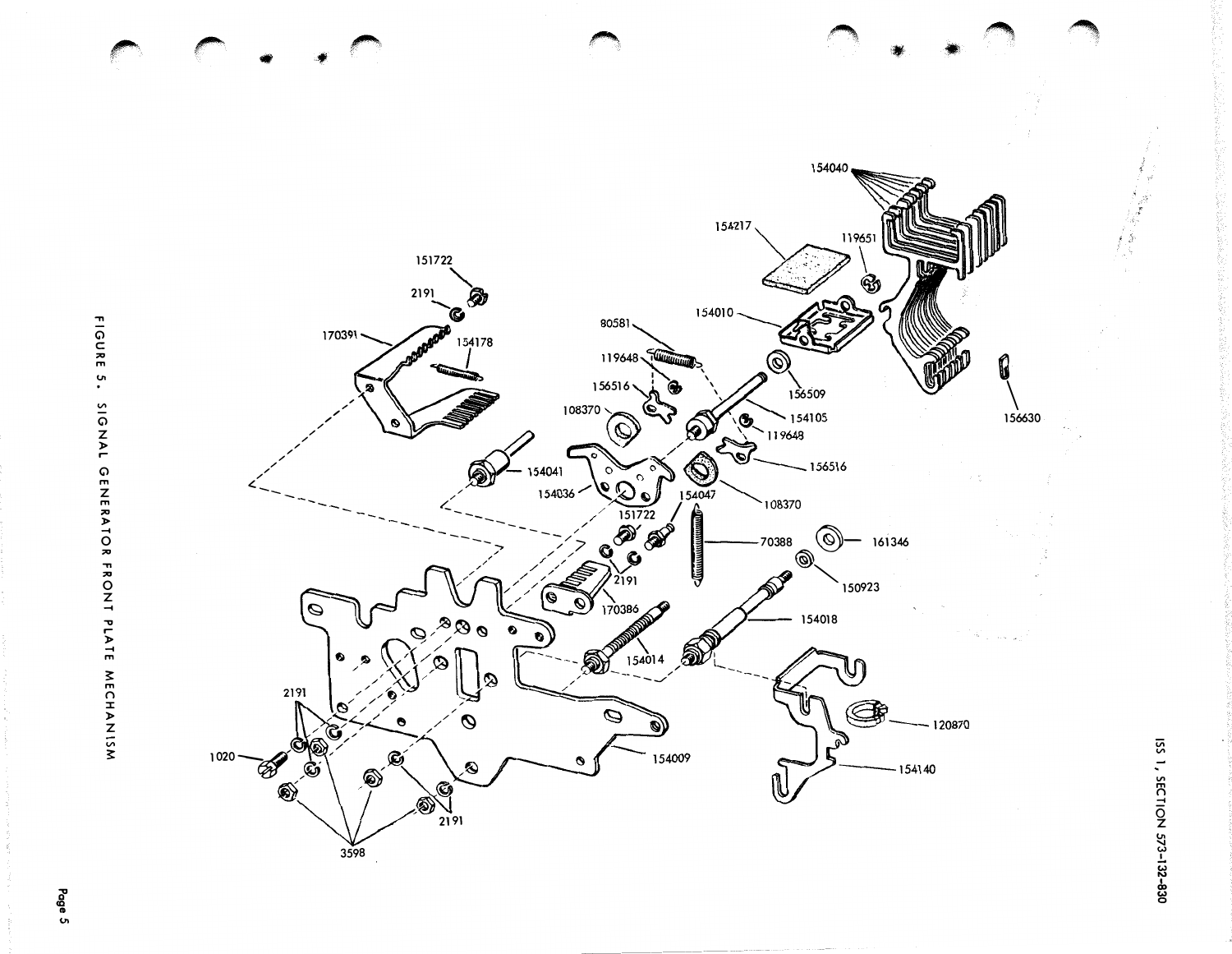

Page ó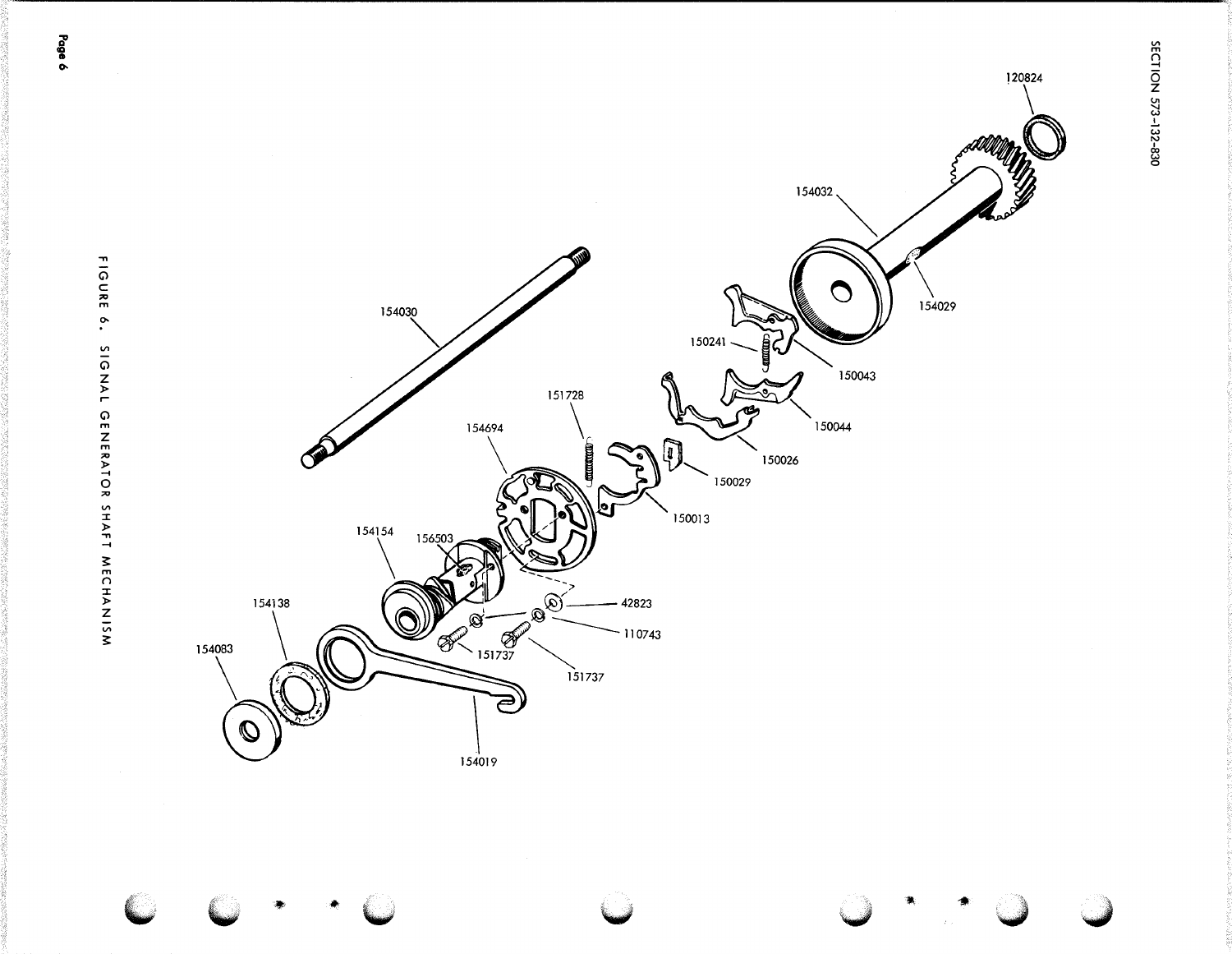

FIGURE 7. SIGNAL GENERATOR FRAME MECHANISM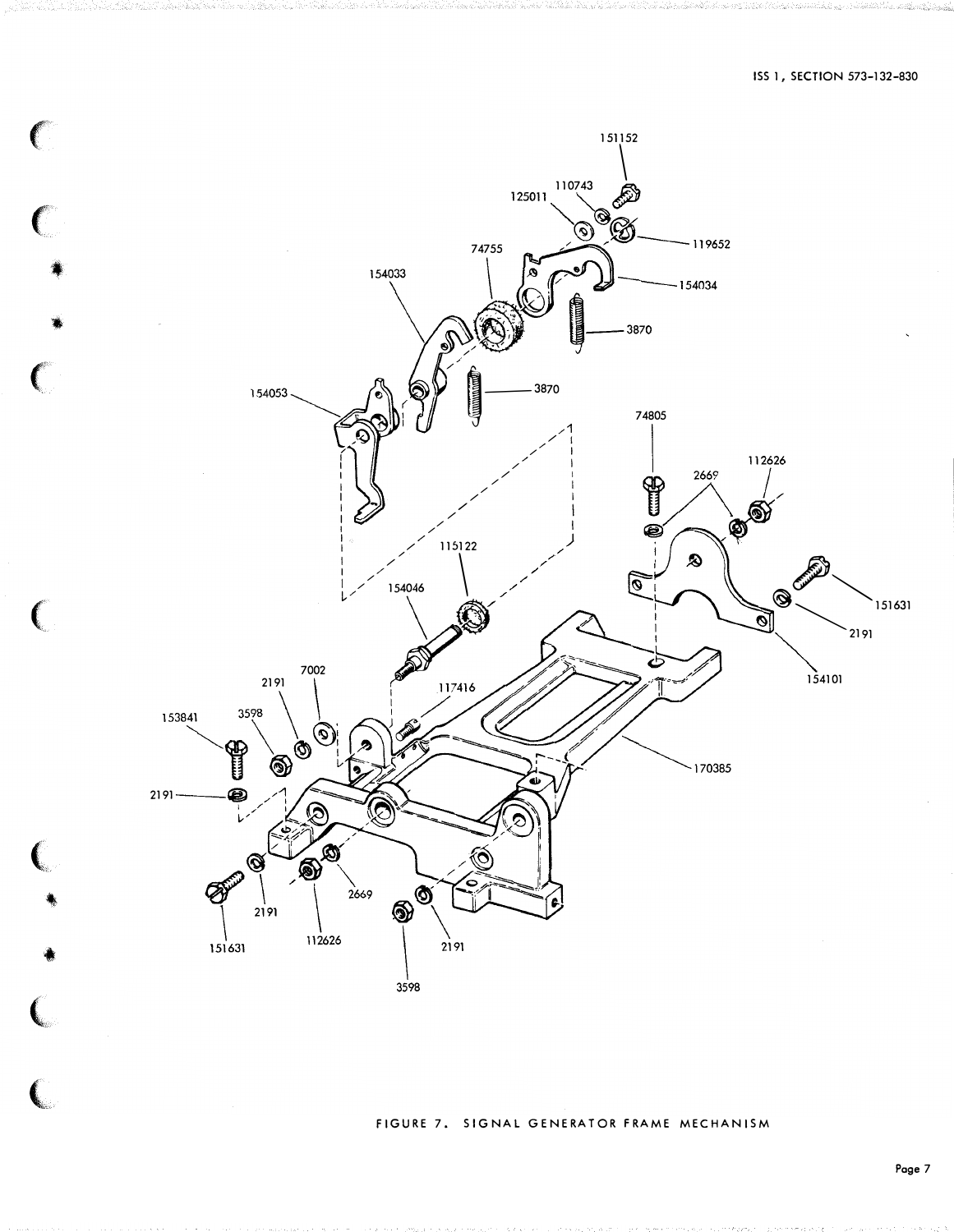



### FIGURE 8. 154165 CONTACT BOX ASSEMBLY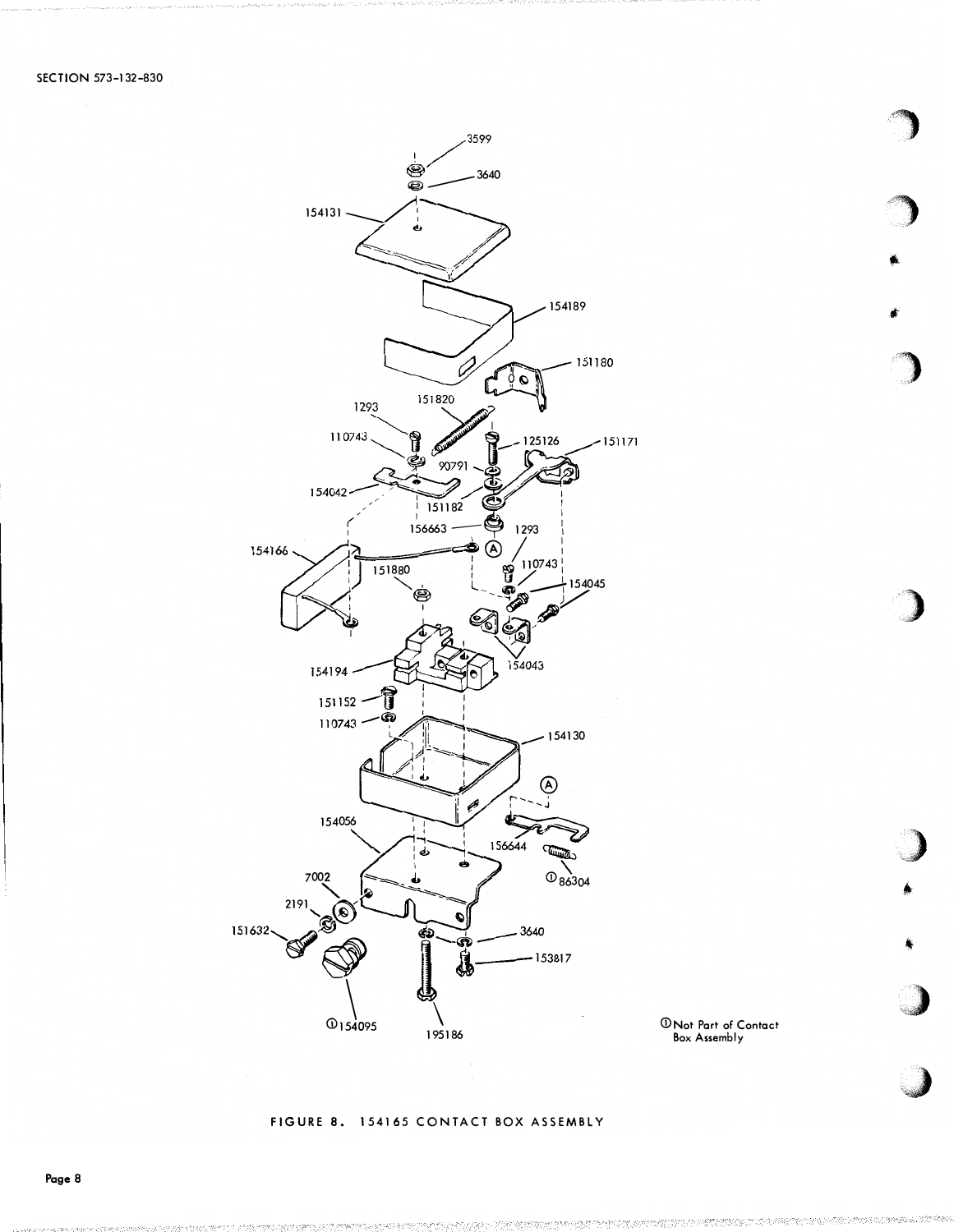

154070

 $\bar{\mathbf{r}}$ 

C

 $\big($ 

 $\overline{C}$ 



# FIGURE 9. CODE BAR MECHANISM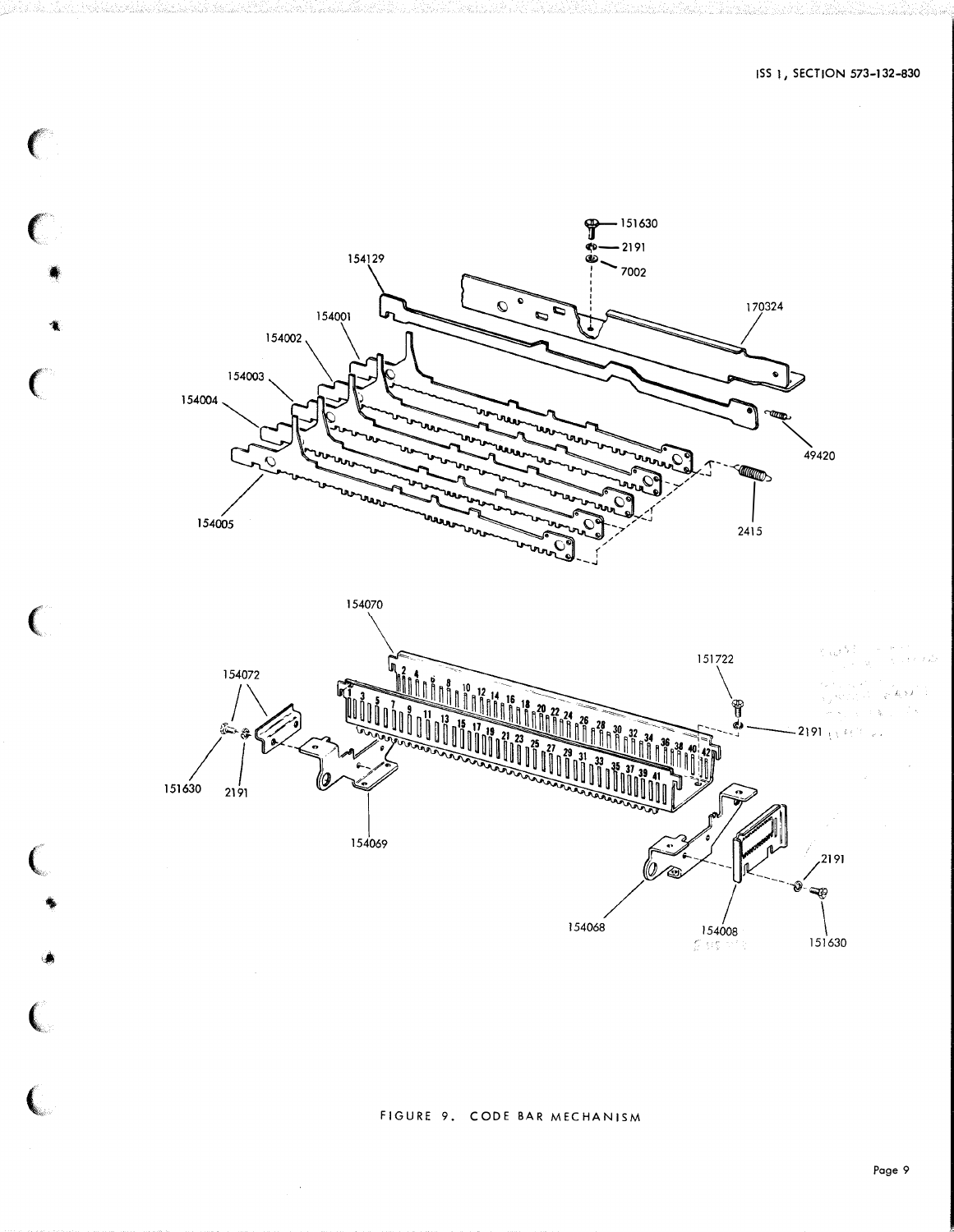

FIGURE 10. ANSWER BACK MECHANISM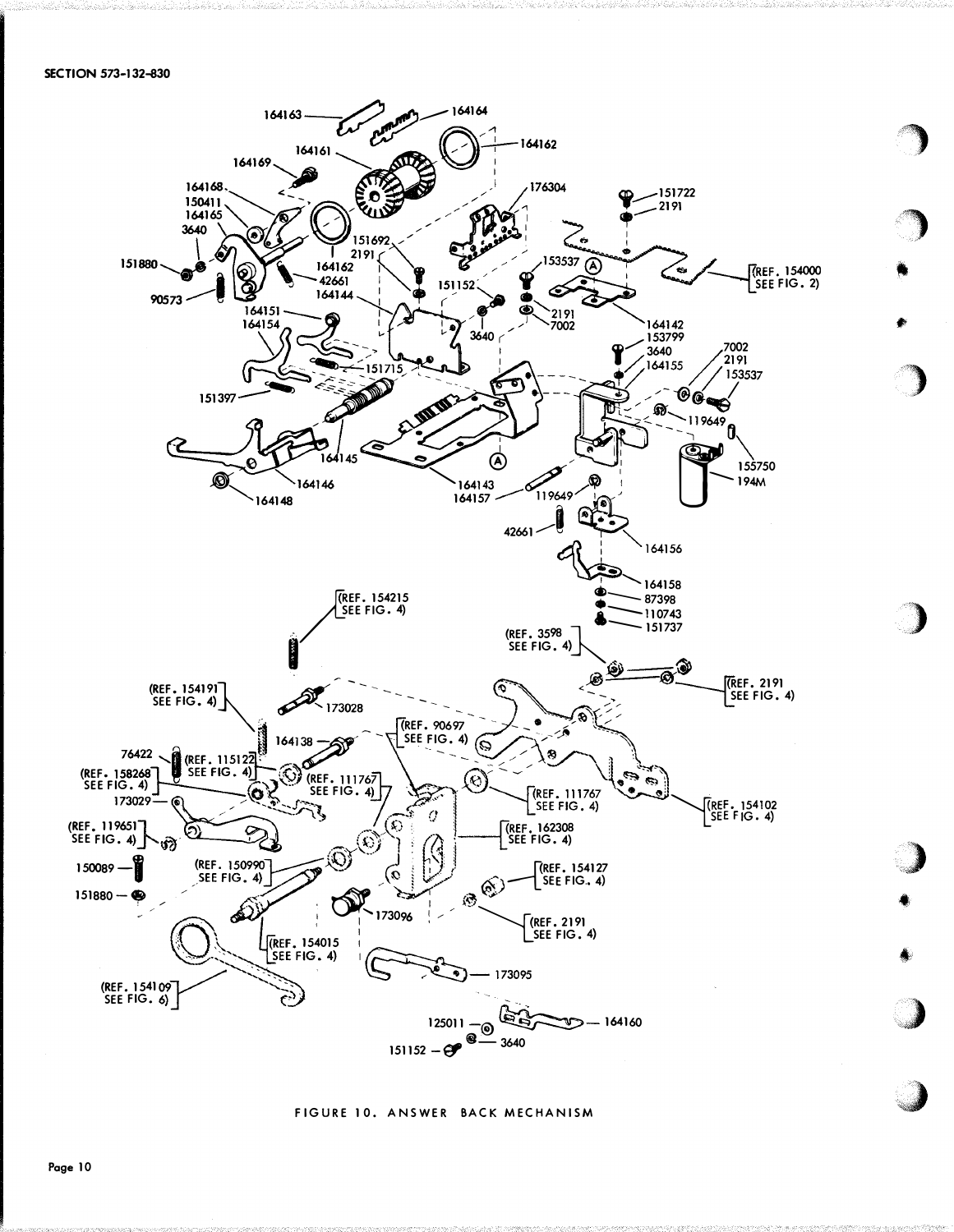

FIGURE 12. SLIDE AND TRAY MECHANISM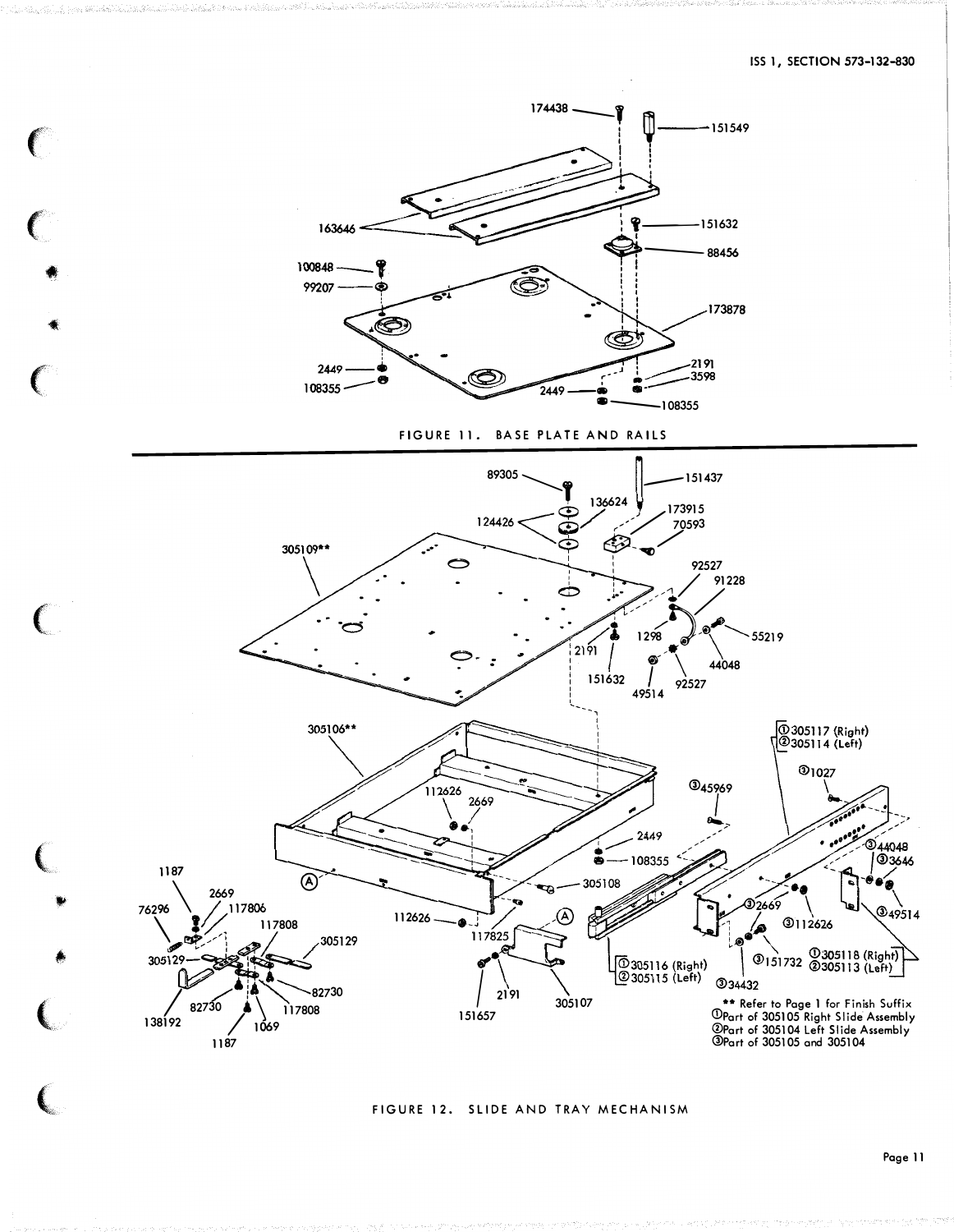



)

**)** 

•

•

)

)

..)

•

t

 $\bigcup$ 

**J** 

\*Supplied with gear set

| <b>GEAR CHART-FIBER &amp; STEEL SETS</b> |                           |                                                                  |                           |  |  |  |
|------------------------------------------|---------------------------|------------------------------------------------------------------|---------------------------|--|--|--|
| UNIT<br>CODE                             | <b>GEAR SET</b>           | <b>PINION</b>                                                    | <b>GEAR</b>               |  |  |  |
| 7.42                                     | 151060                    |                                                                  | 151130 (14T) 151131 (96T) |  |  |  |
| 7.42                                     | 152766                    |                                                                  | 152765 (13T) 152764 (81T) |  |  |  |
| 7.42                                     | 151075                    |                                                                  | 151132 (17T) 151133 (93T) |  |  |  |
| 7.42                                     | 151100                    |                                                                  | 151134 (20T) 151135 (84T) |  |  |  |
|                                          |                           |                                                                  | 159661 (10T) 159662 (57T) |  |  |  |
|                                          |                           |                                                                  | 159663 (15T) 159664 (78T) |  |  |  |
|                                          |                           |                                                                  | 159665 (14T) 159666 (64T) |  |  |  |
|                                          |                           |                                                                  | 159668 (20T) 159669 (70T) |  |  |  |
|                                          | 368OPM-60WPM (45.45 BAUD) | 7.42 0159660<br>7.42 0 159667<br>7.42 0159675<br>7.42 (2) 159700 |                           |  |  |  |

 $\mathrm{\sigma}$  Used with synchronous motors operating at 3000 rpm on 50 cycle current.

| <b>GEAR CHART-NYLON SETS</b>     |              |          |               |                                             |  |  |
|----------------------------------|--------------|----------|---------------|---------------------------------------------|--|--|
| <b>SPEED</b>                     | UNIT<br>CODE | GEAR SET | <b>PINION</b> | <b>GEAR</b>                                 |  |  |
| 368OPM-60WPM (45.45 BAUD)        | 7.42         | 161293   |               | 159278 (14T) 159279 (96T)                   |  |  |
| 460OPM-75WPM (56.88 BAUD)   7.42 |              | 161294   |               | 1 <i>59</i> 281 (17T) 1 <i>59</i> 282 (93T) |  |  |
| 600OPM-100WPM (74.2 BAUD)        | 7.42         | 161295   |               | 159284 (20T) 159285 (84T)                   |  |  |
| 404 OPM - 67 WPM (50 BAUD)       | 7.42         | 194927   |               | 194925 (13T) 194926 (81T)                   |  |  |

FIGURE 13. GEAR SETS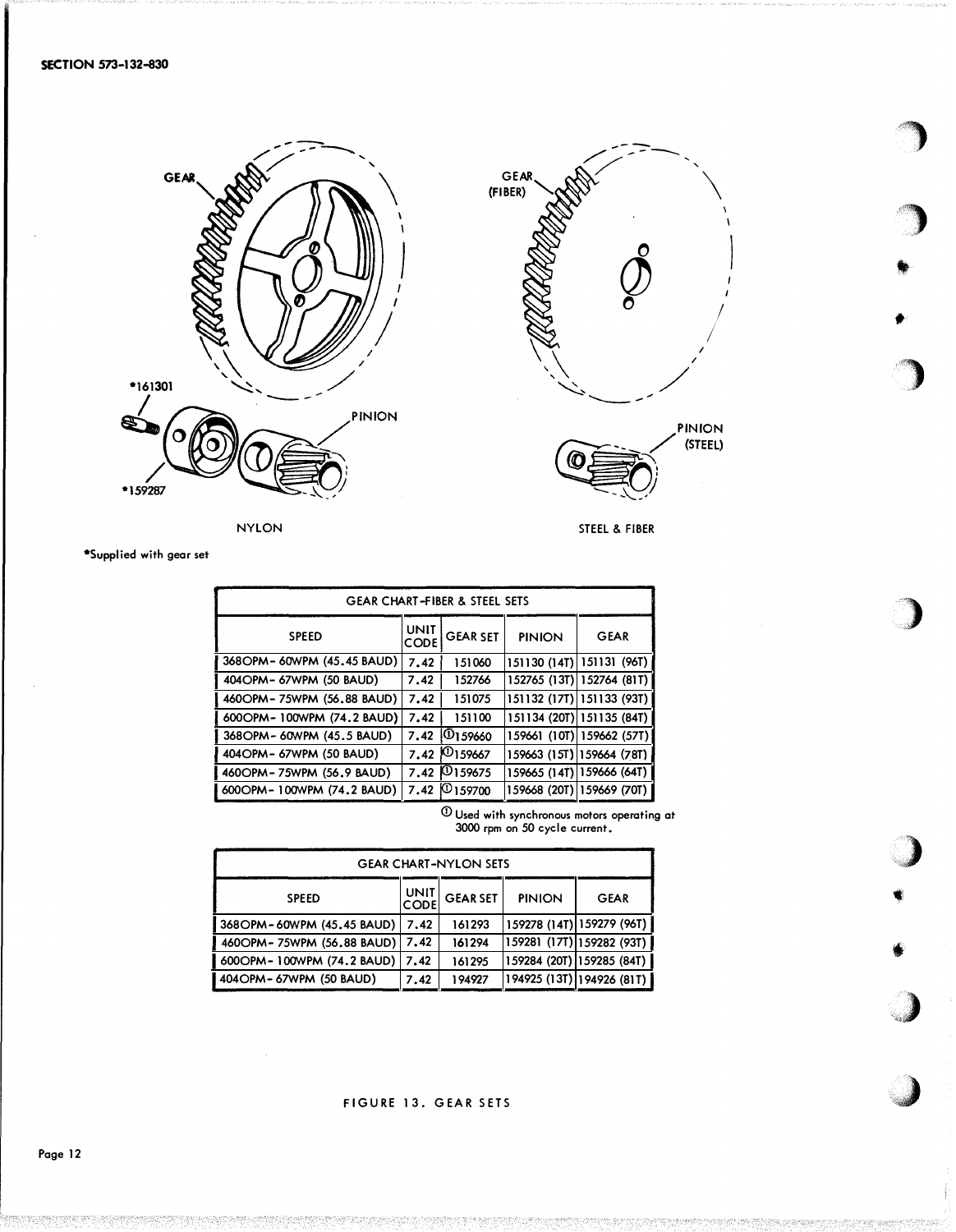#### NUMERICAL INDEX

| Part             | Description and                                |
|------------------|------------------------------------------------|
| Number           | Page Number                                    |
|                  |                                                |
| 194M             | Coil, Magnet 10                                |
| 1020             | Screw $(6 - 40 \times 1/4$ Hex) 5              |
| 1027             | Screw (8–32 x 1/2 Flat) 11                     |
| 1069             | Screw, Shoulder (10-32) 11                     |
| 1187             | Screw (10-32 x 1/4 Fil) 11                     |
| 1293             | Screw $(4 - 40 \times 1/8)$ Fil) 8             |
| 1298             | Screw $(8-32 \times 1/4$ Hex) 11               |
| 2191             | Washer, Lock 2, 3, 4, 5, 7, 8,                 |
|                  | 9, 10, 11                                      |
| 2415             | Spring 9                                       |
| 2449             | Washer, Lock 11                                |
| 2669             | Washer, Lock 2, 3, 4, 7, 11                    |
| 3438             | Washer, Flat 2, 3, 4                           |
| 3598             | Nut (6-40 Hex) 2, 4, 5, 7, 11                  |
| 3599             | Nut (4-40 Hex) 3, 8                            |
| 3640             | Washer, Lock 3, 8, 10                          |
| 3646             | Washer, Lock 11                                |
| 3870             | Spring 7                                       |
| 7002             | Washer, Flat 3, 7, 8, 9, 10                    |
| 8330             | Washer, Flat 4                                 |
| 8449             | Spacer (.094") 4                               |
| 34432            | Washer, Flat 11                                |
| 42661<br>42823   | Spring 10                                      |
| 44048            | Washer, Flat 6<br>Washer, Flat 11              |
| 45969            | Screw (10-32 $\times$ 3/4 Flat) 11             |
| 49420            | Spring 9                                       |
| 49514            | Nut (8-32 Hex) 11                              |
| 55219            | Screw $(8-32 \times 3/8$ Fil) 11               |
| 70388            | Spring 5                                       |
| 70593            | Screw, Thumb (6-40) 11                         |
| 74755            | Washer, Felt 7                                 |
| 74805            | Screw (10-32 x 3/4 Hex) 7                      |
| 76296            | Spring 11                                      |
| 76422            | Spring 10                                      |
| 80581            | Spring 5                                       |
| 82474            | Terminal 3                                     |
| 82730            | Screw, Thumb (10-32) 11                        |
| 86304            | Spring 8                                       |
| 87398            | Washer, Flat 10                                |
| 88456<br>89305   | Washer, Felt 11<br>Screw (1/4-20 x 3/4 Hex) 11 |
| 90573            | Spring 10                                      |
| 90679            | Washer, Felt 4                                 |
| 90791            | Washer, Lock 8                                 |
| 91228            | Strap (2-1/2" Braided) 11                      |
| 92527            |                                                |
| 99207            | Washer, Lock 11<br>Spacer (.219) 11            |
| 100848           | Screw $(1/4-20 \times 1$ Hex) 11               |
| 104827           | Bearing, Ball 4                                |
| 108355           | Nut (1/4–20 Hex)<br>11                         |
| 108370           | Washer, Felt 5                                 |
| 110743           | Washer, Lock 6, 7, 8, 10                       |
| 111017           | Screw (6-40 x 5/16 Fil) 2                      |
| 111767           | Washer, Flat 4                                 |
| 112626<br>115122 | Nut (10-32 Hex) 4, 7, 11                       |
|                  | Washer, Felt 4, 7                              |
| 117416<br>117806 | Post 7<br>П                                    |
| 117808           | Bracket, Spring<br>Link 11                     |
| 117825           | 11<br>Post                                     |
| 119648           | Ring, Retaining<br>5                           |
| 119649           | Ring, Retaining<br>10                          |
| 119651           | Ring, Retaining<br>4, 5                        |
| 119652           | Ring, Retaining<br>7                           |
| 120824           | Washer, Felt 6                                 |
| 120870           | Wick, Felt 5                                   |
|                  |                                                |

 $\big($ 

 $\big($ 

f

 $\epsilon$ 

(

,

•

•

(

 $\big($ 

t'

| Part                       | Description and                                                                         |
|----------------------------|-----------------------------------------------------------------------------------------|
| Number                     | Page Number                                                                             |
| 121242<br>124426<br>125011 | Clamp, Cable (1/8" ID) 3<br>Viasher 11<br>Washer, Flat 7, 10<br>Screw (2–56 x 9/32 Fil) |
| 125126<br>131099<br>136624 | 8<br>Terminal<br>З<br>Terminal 3<br>Grommet, Rubber 11                                  |
| 138192<br>150013           | Rod, Release<br>-11<br>Disk, Adjusting 6                                                |
| 150026                     | Lever, Shoe Release 6                                                                   |
| 150029                     | Wick, Felt 6                                                                            |
| 150043                     | Shoe, Secondary Clutch 6                                                                |
| 150044                     | Shoe, Primary Clutch 6                                                                  |
| 150089                     | Screw (4-40 x 1/2 Fil) 10                                                               |
| 150241                     | Spring 6                                                                                |
| 150411<br>150923           | Washer, Flat 10<br>Washer, Felt<br>5                                                    |
| 150966<br>150990           | Insulator (1–4)<br>2<br>Washer, Felt 4                                                  |
| 151060<br>151075<br>151100 | Gear Set (60 WPM)<br>12<br>Gear Set (75 WPM)<br>11                                      |
| 151113<br>151118           | Gear Set (100 WPM) 12<br>Strip, Mounting 2, 3<br>Plate, Spacing 2, 3                    |
| 151126                     | Spacer (.250") 4                                                                        |
| 151130                     | Pinion (14 T) 12                                                                        |
| 151131                     | Gear (96 T) 12)                                                                         |
| 151132                     | Pinion (17 T) 12                                                                        |
| 151133                     | Gear (93 T) 12                                                                          |
| 151134                     | Pinion (20 T) 12                                                                        |
| 151135                     | Gear (84 T) 12                                                                          |
| 151137                     | Gear Assembly, Intermediate 4                                                           |
| 151146                     | Strap, Mounting 2, 3                                                                    |
| 151152                     | Screw (4-40 x 3/16 Hex) 7,8,10                                                          |
| 151171                     | Toggle, Contact 8                                                                       |
| 151180                     | Link, Toggle 8                                                                          |
| 151182<br>151228           | Washer, Insulating<br>8<br>Bracket w/Bearing 4                                          |
| 151335                     | Stud 2                                                                                  |
| 151346                     | Screw (6-40 x 3/8 Fil) 2, 4                                                             |
| 151397<br>151415<br>151416 | Spring 10<br>Block, Terminal<br>2<br>Nut (6–40 Hex)<br>2                                |
| 151437                     | Stud 11                                                                                 |
| 151442                     | Screw $(6 - 40 \times 1/2$ Hex) 3                                                       |
| 151549                     | Post 11                                                                                 |
| 151626                     | Terminal 3                                                                              |
| 151630<br>151631           | Screw (6-40 x 1/4 Hex) 9                                                                |
| 151632                     | Screw (6-40 x 5/16 Hex) 4, 7<br>Screw (6-40 x 3/8 Hex) 3, 4, 8, 11                      |
| 151657                     | Screw (6-40 x 1/4 Fil) 2, 11                                                            |
| 151658<br>151678           | Screw $(6 - 40 \times 5/16 \text{ Fil})$<br>2<br>Screw, Pilot (1/4-32) 2, 3             |
| 151692                     | Screw (6-40 x 3/16 Fil) 10                                                              |
| 151693                     | Screw (6-40 x 9/16 Fil) 4                                                               |
| 151712                     | Button, Pivot 4                                                                         |
| 151715                     | Spring 10                                                                               |
| 151722                     | Screw (6–40 x 3/16 Hex) 5,9,10                                                          |
| 151723                     | Screw (10-32 x 3/8 Hex) 2, 3                                                            |
| 151724                     | Screw (10-32 x 5/8 Hex) 4                                                               |
| 151725                     | Screw (10-32 $\times$ 3/4 Fil) 4                                                        |
| 151728                     | Spring 6                                                                                |
| 151732<br>151737           | Screw (4-40 x 11/32 Fil)<br>11<br>Screw (4-40 x 11/64 Hex) 6, 10                        |
| 151820                     | Spring, Contact 8                                                                       |
| 151880                     | Nut (4-40 Hex) 8, 10                                                                    |
| 152000                     | Base 2                                                                                  |
| 152045                     | Guard, Gear 2, 3                                                                        |
| 152464                     | Insulator (.062'')<br>3                                                                 |

| Part<br>Number   | Description and<br>Page Number                     |
|------------------|----------------------------------------------------|
| 152467           | Connector, Plug (20 Pt) 3                          |
| 152764           | Gear (81 T) 12                                     |
| 152765           | Pinion (13 T) 12                                   |
| 152766<br>153537 | Gear Set (67 WPM) 12<br>Screw (6-40 x 9/32 Hex) 10 |
| 153799           | Screw (4-40 x 21/64 Hex) 10                        |
| 153817           | Screw $(4 - 40 \times 3/8$ Hex) 3, 8               |
| 153841           | Screw (6-40 x 9/16 Hex) 7                          |
| 154000           | Base 3                                             |
| 154001<br>154002 | Bar, Code (#1) 9<br>Bar, Code (#2) 9               |
| 154003           | Bar, Code (#3) 9                                   |
| 154004           | Bar, Code (#4) 9                                   |
| 154005           | Bar, Code (#5)<br>- 9                              |
| 154008           | Guide, Code Bar 9                                  |
| 154009<br>154010 | Plate, Front 5<br>Bail, Transfer 5                 |
| 154014           | Post, Guide 5                                      |
| 154015           | Post 4                                             |
| 154018           | Post, Locking Bail 5                               |
| 154019<br>154029 | Follower, Eccentric 6                              |
| 154030           | Wick, Felt 6<br>Shaft, Signal Generator 6          |
| 154032           | Sleeve, Gear 6                                     |
| 154033           | Lever, Clutch Latch 7                              |
| 154034           | Lever, Clutch Stop 7                               |
| 154036<br>154040 | Plate, Detent 5<br>Lever, Transfer 5               |
| 154041           | Post, Stop 5                                       |
| 154042           | Terminal<br>-8                                     |
| 154043           | Terminal<br>8                                      |
| 154045           | Screw (6–40 Spl) 8                                 |
| 154046<br>154047 | Stud 7                                             |
| 154053           | Post, Spring 5<br>Bail, Clutch Trip 7              |
| 154056           | Bracket, Contact Box<br>8                          |
| 154068           | Bracket, Right Guide 9                             |
| 154069           | Bracket, Left Guide 9                              |
| 154070<br>154072 | Guide, Code Lever 9<br>Bracket, Stop<br>9          |
| 154076           | Plate, Nut 3                                       |
| 154083           | Spacer, Cam 6                                      |
| 154084           | Bearing 4<br>Plate 2,3                             |
| 154085<br>154088 | Plate, Nut 3                                       |
| 154095           | Eccentric, Contact Box 8                           |
| 154101           | Plate, Rear 7<br>Plate, Rear 4                     |
| 154102           |                                                    |
| 154105<br>154127 | Post, Transfer Bail 5<br>Nut (6-40 Hex)<br>4       |
| 154129           | Bar, Clutch Trip<br>9                              |
| 154130           | Box, Contact 8                                     |
| 154131           | Cover, Contact<br>8                                |
| 154138           | Washer, Felt 6                                     |
| 154140<br>154154 | Bail, Locking 5<br>Cam, Signal Generator 6         |
| 154156           | Grommet, Rubber 3                                  |
| 154164           | Frame Assembly 7                                   |
| 154165           | Box Assembly, Contact<br>8                         |
| 154166           | Suppressor, Arc 8                                  |
| 154173<br>154178 | Plate 3                                            |
| 154J89           | Spring 5<br>Insulator 8                            |
| 154191           | Spring 4                                           |
| 154194           | Base 8                                             |
| 154199           | Shim (.005")<br>3                                  |
| 154201           | Shim (.014")<br>З                                  |